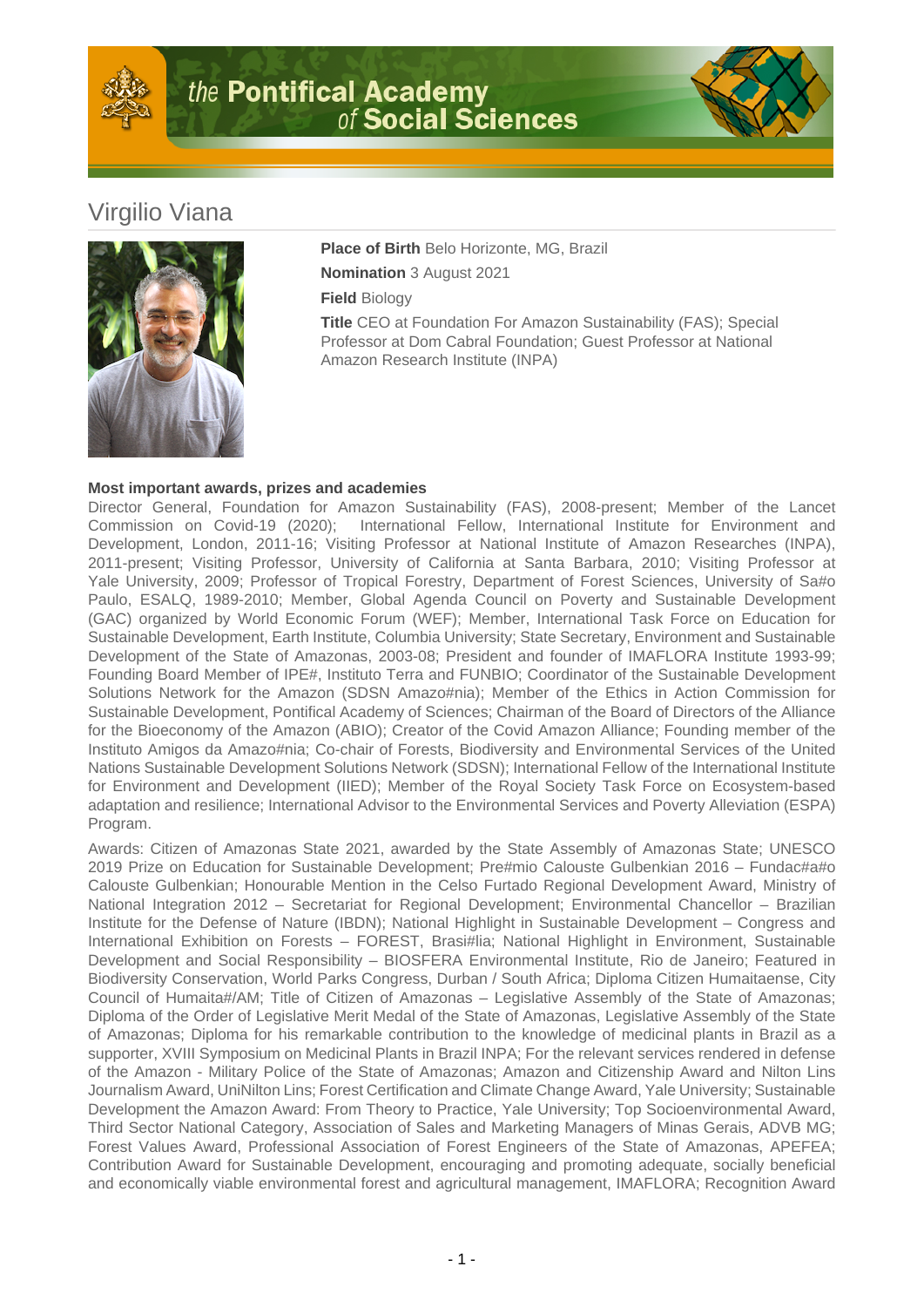for State Environmental Conservation Policies (PZFV) - US Embassy; Recognition of Contribution, APAE of the Municipality of Iranduba/AM.

## **Summary of scientific research**

My professional career has been focused on four tracks: scientist, public policy, civil society organizations and international relations. All four have something in common: a passion for education. They include public schools in the slums of Rio de Janeiro, academic teaching at the University of Sa#o Paulo, and creating public policies to back environmental education and south-south international cooperation.

As a scientist, I began my career as a young scientist during my graduation on forestry at Luis Queiroz College, University of Sa#o Paulo, with a focus on genetics and ecology. My academic career was inspired by my work in environmental education under the leadership of Professor Darcy Ribeiro - one of the most distinguished educators of Brazil. Later, I earned a Masters and PhD in Evolutionary and Organismic Biology from Harvard University (1989) and did postdoctoral work at the University of Florida. I was also a tenured professor at Luis Queiroz College, University of Sa#o Paulo, from 1989 to 2010, and a visiting professor at various institutions, including the International Institute for Environment and Development, Yale University and the University of California, Santa Barbara.

In the public policy area, I became the first State Secretary for Environment and Sustainable Development of Amazonas, the Brazilian state with the largest forest cover in the continent (1.5 million Km2). I coordinated a cross sectoral policy of sustainable development – the Green Free Economic Zone, which became a historic reference in Brazil for its innovations and results. The State of Amazonas enacted the first climate change law in Brazil and implemented a number of other pioneering policy initiatives, which led to the reduction of the deforestation rate by more than 70% and increased protected areas by more than 12 million hectares. As a State Secretary, I was able to launch a large multi-institutional environmental education program that changed the paradigm of public debate towards a positive perception for environmental policies. This education program was key to the successes obtained in Amazonas.

In civil society organization, I have had different roles. I chaired the consultation in Brazil in the process of creation of the Forest Stewardship Council (FSC) in 1993. I was founder and president of IMAFLORA, the first forest certification organization in Latin America. I also participated in the creation of the Ecological Research Institute (IPE#), the Brazilian Biodiversity Fund (FUNBIO), Instituto Terra and the Institute of Conservation and Sustainable Development of the Amazon (IDESAM). Since 2008, I am the CEO of the Sustainable Amazon Foundation (FAS), an institution in which I was one of the mentors. FAS has grown to be one of the largest Brazilian NGOs and is responsible for implementing one of the largest programs of payments for ecosystem services (PES) in the world. This REDD+ program (Bolsa Floresta) benefits over 570 local communities, 9,000 families and 10 million hectares of Amazonian rainforest. FAS became the largest NGO of the Brazilian Amazon, and has been elected the best NGO in the Amazon twice (2017 and 2019). FAS also received the Gulbenkian Annual Award (2015) and the UNESCO-Japan Prize on Education for Sustainable Development (2019).

In international cooperation, I have served in a number of international committees and initiatives. At present, I am a member of the Executive Committee of the UN Sustainable Development Solutions Network (SDSN), as well as chair of the SDSN-Amazon. I have served as a member of the Ethics and Action Committee of the Pontifical Academy of Sciences, International Advisory Board of the Ecosystem Services for Poverty Alleviation programme in the UK (DIFID, NERC) and served as a member of the Royal Society #s Task.

Force on Ecosystem-based Adaptation and Resilience. I also served as a member of the World Economic Forum (WEF)'s Global Agenda Council on Poverty and Sustainable Development – among others. I have been quite active in South-South cooperation for sustainable development and climate change agenda.

Currently my scientific activity is focused on developing solutions for sustainable development, with a focus on the Amazon. I am writing a book with a synthesis of results from practical action. I am also serving as advisor to a number of Ph.D. and master students at various universities, including Dom Cabral Foundation, National Amazon Research Institute (INPA) and Amazon State University (UEA).

## **Main publications**

VIANA, V. Caderno indi#genas na Amazo#nia [livro eletro#nico]: juventudes indi#genas do baixo Rio Negro, 2020; W.K. Al-Delaimy, V. Ramanathan, M. Sa#nchez Sorondo (eds.), Health of People, Health of Planet and Our Responsibility, Viana, V.; Chapter 13. Health Climate Justice and Deforestation in the Amazon, 2020; VIANA, V., ADEODATO, S., Em nome da vida na floresta, 2020; VON BRAUN. J, KAUFFELS T., RAVEN. P., VOGEL. J., M. SA#NCHEZ SORONDO (eds.), Science and Actions for Species Protection. Noah's Arks for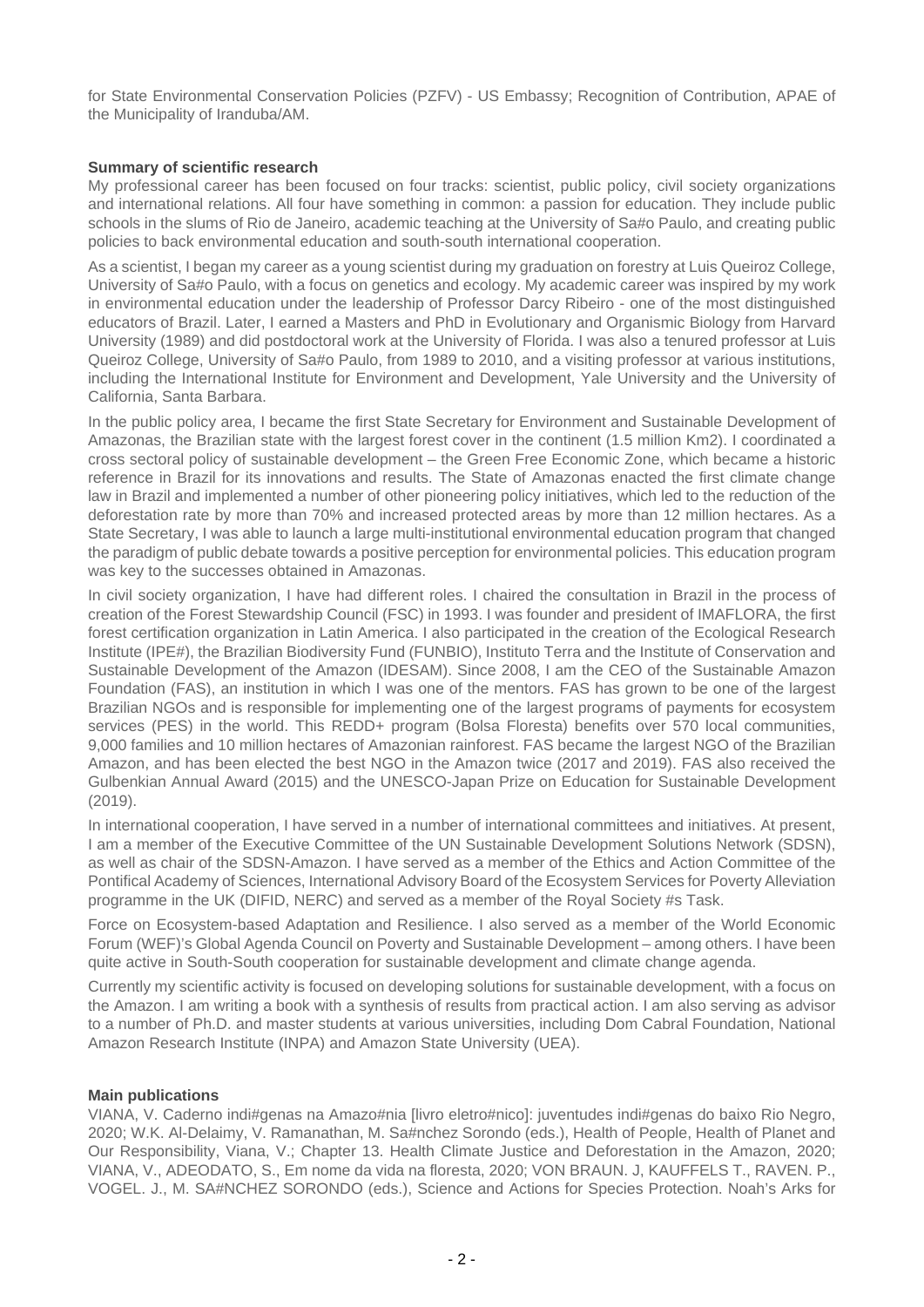the 21st Century; Editora The Pontifical Academy of Sciences; VIANA, M.V. Chapter 18 Engaging Traditional Populations and Indigenous Peoples in Biodiversity Conservation through Amazon Bioeconomy, 2020 http:// www.pas.va/content/dam/accademia/pdf/pas\_sv146.pdf; VIANA, V., ADEODATO, S., PESSOA, A. Retratos Culturais do Arco e Flecha no Amazonas: Uma ponte entre a tradic#a#o e a modernidade. 1. ed. 124p. Manaus, 2016; VIANA, V., ADEODATO, S., Fundac#a#o Amazonas Sustenta#vel 10 anos: Desenvolvendo Soluc#o#es Participativas para a Melhoria da Qualidade de vida e Conservac#a#o Ambiental. 1. ed. 120p. Manaus: Fundac#a#o Amazonas Sustenta#vel, 2018; MACE, G., ; BALMFORD, A. ; BATES, P. ; BROWN, K. ; COX, P. ; DOUGLAS, R. ; GODFRAY, C. ; GRIMM, N. ; HEAD, P. ; NICHOLLS, R. ; SOKONA, Y. ; TOULMIN, C. ; TURNER, K. ; VIRA, B. ; VIANA, V. ; WATSON, B. . Resilience to extreme weather. 1. ed. Londres: The Royal Society, 2014. Available at: https://royalsociety.org/topics-policy/projects/resilienceextreme-weather/ ARAKAWA. H., VIANA, V. et al (2014). Paying For Zero: Global Development Finance and the Post-2015 Agenda. Davos: World Economic Forum. Available at: http://johnmcarthur.com/2014/01/ davosfinance\_post2015; VIANA, V. M. ; VIANA, C. ; EULER, A. ; GRIEG-GRAN, M. ; BASS, S. . Economia Verde no Estado do Amapa#, Brasil: Avanc#os e perspectivas. 1. ed. Londres: International Institute for Environment and Development (IIED), 2014; VIANA, V. M. . Desafios da sustentabilidade na Amazo#nia: a experie#ncia da Fundac#a#o Amazonas Sustenta#vel. In: Instituto Sabin. (Org.). Investimento social privado no Brasil. 1ed.Brasi#lia: Instituto Sabin, 2013, v. 1, p. 06-144; VIANA, V. M. ; BORNER, J. ; WUNDER, S. ; REIMER, F. ; BAKKEGAARD, R. K. ; TEZZA NETO, J. B. ; PINTO, T. M. ; LIMA, L. M. T. ; MAROSTICA, S. . Promoting Forest Stewardship in the Bolsa Floresta Programme: Local Livelihood Strategies and Preliminary Impacts. 1. ed. Rio de Janeiro: Center for International Forestry Research (CIFOR), 2013. 63p; VIANA, V. M. ; TEZZA NETO, J. B. ; SOLIDADE, V. ; SANTOS, C. ; PINTO, F. ; LIMA, L. ; CRISTO, M. ; DIAS, R. ; MEGID, T. . Planificac#a#o participativa para REDD+: A experie#ncia de aplicac#a#o do programa Bolsa Floresta para Moc#ambique. 3. Ed, 1. Vol, 46p. 2012. London, UK. International Institute for Environment and Development – IIED; RENAULT, L. ; VIANA, M. ; CANTELLI, P. ; VIANA, VIRGILIO . Discriminac#a#o. 2. ed. Sa#o Paulo: LTr, 2010; VIANA, V. M. Sustainable Development in Practice: Lessons Learned from Amazonas. 3. ed. 2010. London, UK. International Institute for Environment and Development – IIED; OLIVEIRA, C. A. ; PINTO, J. G. ; VIANA, V. M. . Amazo#nia, Responsabilidade de Todos!. 1. ed. Manaus: Editora da Universidade Federal do Amazonas, 2009. 143p. VM VIANA; Bolsa Floresta: um instrumento inovador para a promoc#a#o da sau#de em comunidades tradicionais na Amazo#nia. Estudos Avanc#ados 22, 143-153, 2008; VIANA, V. M.; SANTOS, V. . Legislac#a#o sobre o meio ambiente e o desenvolvimento sustenta#vel no Amazonas. Manaus: Valer, 2008. 312p; VIANA, V. M.. As florestas e o desenvolvimento sustenta#vel na Amazo#nia. 1. ed. Manaus /AM: Editora Valer, 2006. v. 1. 144p; ACSA DIEGUES, VM VIANA; Comunidades tradicionais e manejo dos recursos naturais da Mata Atla#ntica: coleta#nea de textos apresentados no Semina#rio - Alternativas de Manejo Sustenta#vel de Recursos. Editora HUCITEC, 2004; VIANA, V. M.. Jardinagem Florestal Participativa no Projeto de Assentamento Agroextrativista Chico Mendes.. Piracicaba,SP: Grafica Papiro, 2002. 44p; VIANA, V. M.; MAY, P. ; LAGO, L. ; DUBOIS, O. ; GRIEG-GRAN, M. . Instrumentos para o manejo sustenta#vel do setor florestal privado no Brasil ? Uma ana#lise das necessidades, desafios e oportunidades para o manejo de florestas naturais e plantac#o#es florestais de pequena escala. 1. ed. Londres: International Institute for Enviroment and Development, 2002. v. 1. 90p; VIANA, V. M.; DIEGUES, A. C. (Org.) . Comunidades Tradicionais e Manejo dos Recursos Naturais da Mata Atla#ntica. 01. ed. Sa#o Paulo: NUPAUB/USP, 2000. v. 01. 273p; VIANA, V. M.; LELE,U., ; A., V. ; VOSTI, S. ; PERKINS, K. ; S.A., H. . The forest and forest sector in Brazil - Forests in tehe Balance: challenges of conservation with development. 01. ed. Washington: The World Bank, 2000. v. 01. 195p; A AUGUSTO, J TABANEZ, VM VIANA; Patch Structure within Brazilian Atlantic Forest Fragments and Implications for Conservation1. Biotropica 32 (4b), 925-933, 2000; UJ LELE; Brazil: forests in the balance: challenges of conservation with development. World Bank Publications, 2000; HEM NASCIMENTO, A DIAS, AAJ TABANEZ, VM VIANA; Estrutura e dina#mica de populac#o#es arbo#reas de um fragmento de floresta estacional semidecidual na regia#o de Piracicaba, SP. Revista Brasileira de Biologia 59, 329-342, 1999; VM VIANA, L PINHEIRO; Conservac#a#o da biodiversidade em fragmentos florestais. Se#rie te#cnica IPEF 12 (32), 25-42, 1998; FLA#VIO JESUS LUIZA#O, JOHN PROCTOR, JILL THOMPSON, REGINA CELI COSTA LUIZA#O, ROB H MARRS, DAVID A SCOTT, V VIANA; Rain forest on Maraca# Island, Roraima, Brazil: soil and litter process response to artificial gaps. Forest ecology and management 102 (2-3), 291-303, 1998; VM Viana; Dynamics and restoration of forest fragments in the Brazilian Atlantic moist forest. Tropical forest remnants: ecology, management, and conservation of fragmented communities, 1997; WILLIAM F LAURANCE, RO BIERREGAARD JR, C GASCON, RK DIDHAM, AP SMITH, AJ LYNAM, VM VIANA, TE LOVEJOY, KE SIEVING, JW SITES JR, M ANDERSEN, MD TOCHER, EA KRAMER, C RESTREPO, C MORITZ; Tropical forest fragmentation: synthesis of a diverse and dynamic discipline. Tropical forest remnants. University of Chicago Press, Chicago, 502-514, 1997; AAJ TABANEZ, VM VIANA, AS DIAS; Consequ#e#ncias da fragmentac#a#o e do efeito de borda sobre a estrutura, diversidade e sustentabilidade de um fragmento de floresta de planalto de Piracicaba, SP. Revista brasileira de biologia 57 (1), 47-60, 1997; RO BIERREGAARD, WF LAURANCE, JW SITES, AJ LYNAM, RK DIDHAM, M ANDERSEN, C GASCON, MD